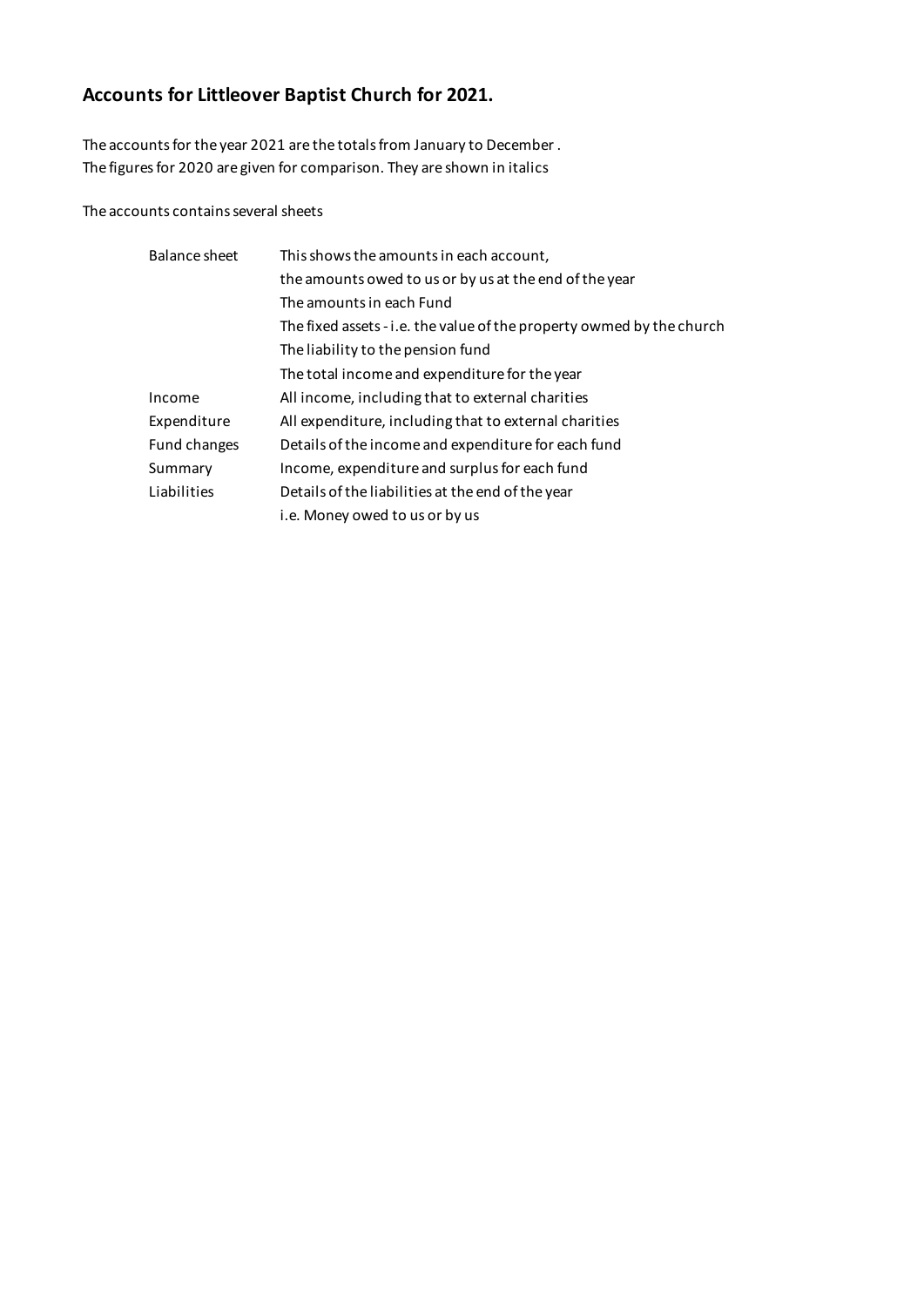Year ending 31st December 2021

Treasurer: P M Graham 18 Manor Farm Road Aston-on-Trent DERBY DE72 2BW

### **Annual Accounts 2021**

Schedule 1 Balance Sheet Schedule 2 Detailed Statement of Financial Activities Income Expenditure Summary

Supporting Analysis Fund Changes

Liabilities

Accounts prepared by CMMartindale

I have reviwed the accounting records kept by the church and can confirm that the accounts have been prepared in accordance with these records.

M B Riley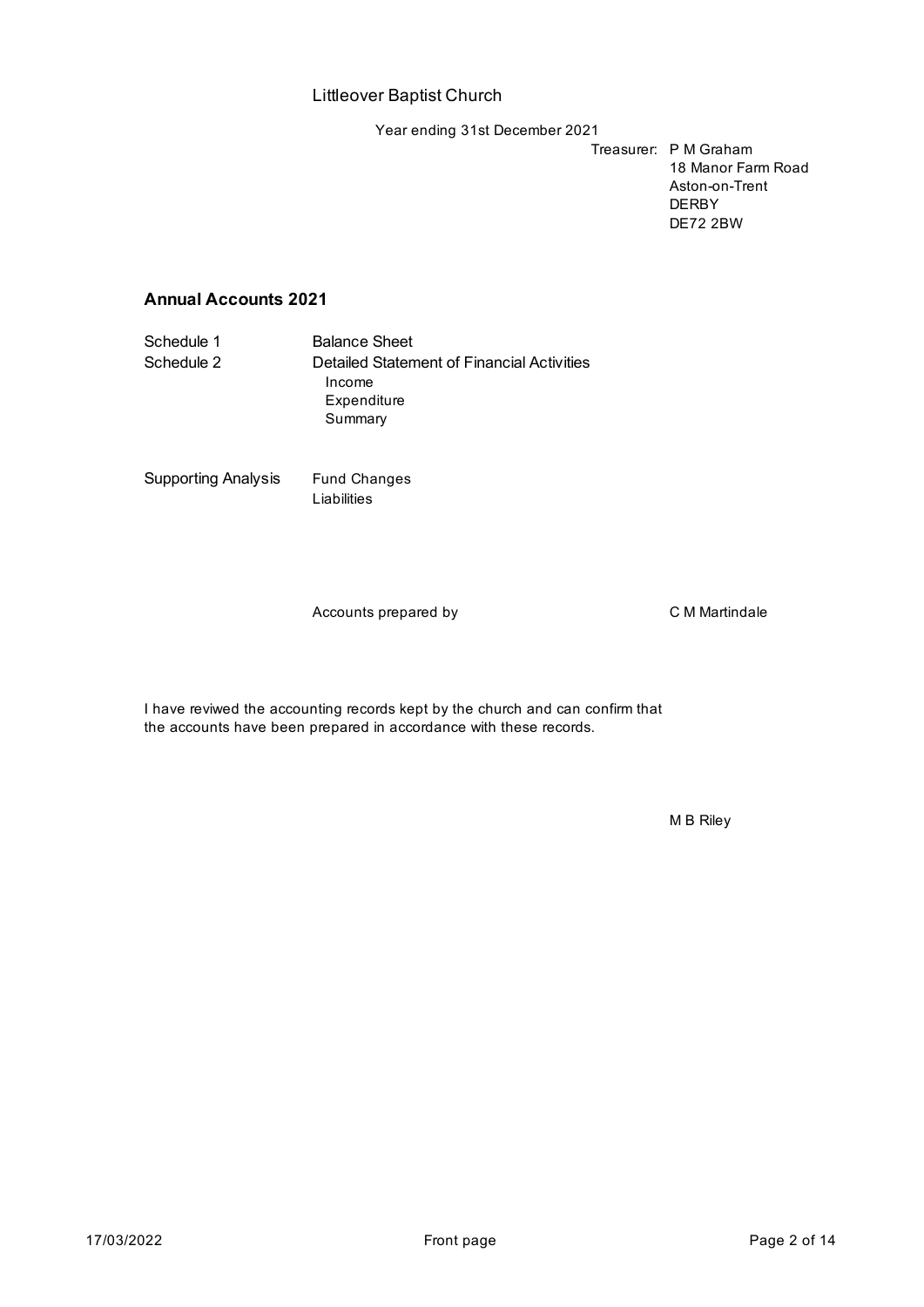#### **Balance Sheet**

| Year ending 31st December       |                             | 2021         | 2020         |
|---------------------------------|-----------------------------|--------------|--------------|
| Float                           |                             | 7.08         | 7.08         |
| Cash not banked                 |                             | 97.00        |              |
| Co-op A/C 65012949              |                             | 25,194.24    | 33,933.02    |
| <b>EM Baptist Trust Co</b>      |                             | 42,664.75    | 41,422.09    |
| Virgin Charity Account          |                             | 8,315.59     | 8,207.94     |
|                                 | <b>Total Current Assets</b> | 76,278.66    | 83,570.13    |
| <b>Liabilities</b>              |                             |              |              |
| Donations to be sent            |                             | 623.70       | 412.00       |
| Other cheques & debts           |                             | 356.77       | 1,325.86     |
|                                 | <b>Total liabilities</b>    | 980.47       | 1,737.86     |
| <b>Net assets in accounts</b>   |                             | 75,298.19    | 81,832.27    |
| <b>Net Assets for each Fund</b> |                             |              |              |
| <b>General Fund</b>             |                             | 26,072.90    | 32,469.36    |
| <b>Matthews Fund</b>            |                             | 2,186.63     | 2,151.00     |
| Reserve Fund                    |                             | 17,500.00    | 17,500.00    |
| <b>Special Projects Fund</b>    |                             | 29,538.66    | 29,711.91    |
|                                 | <b>Assets in Funds</b>      | 75,298.19    | 81,832.27    |
| <b>Fixed Assets</b>             |                             |              |              |
| Church premises                 |                             | 150,000.00   | 150,000.00   |
| Manse                           |                             | 300,000.00   | 200,000.00   |
| <b>BU Pension Fund</b>          |                             |              |              |
| <b>Funding Liability</b>        |                             | $-39,000.00$ | $-49,800.00$ |
| <b>Net fixed assets</b>         |                             | 411,000.00   | 300,200.00   |
| <b>Net Total assets</b>         |                             | 486,298.19   | 382,032.27   |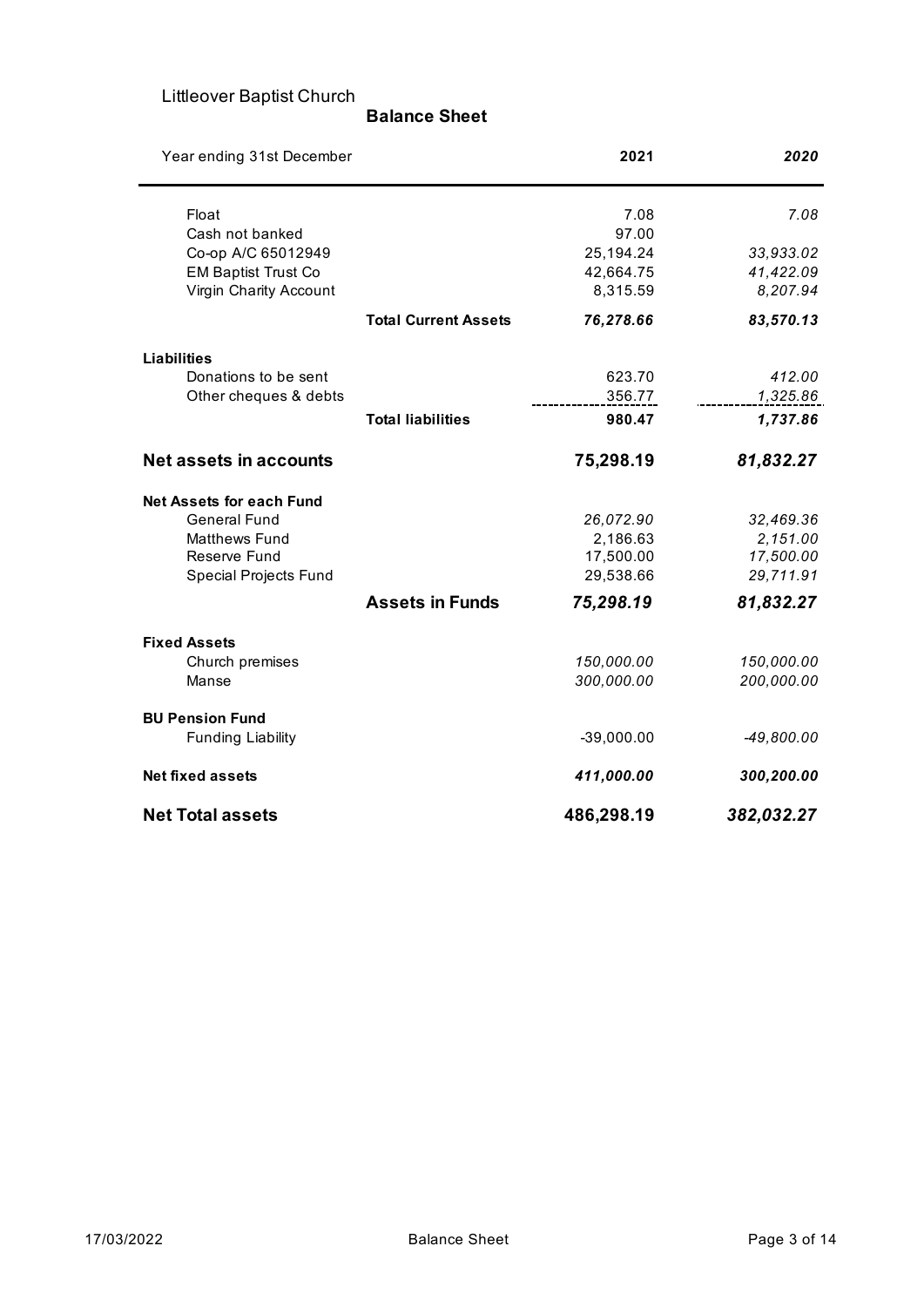#### **BALANCE SHEET**

| The final amounts for 2020 were not banked until 2021                                                                                                                                                                                  |
|----------------------------------------------------------------------------------------------------------------------------------------------------------------------------------------------------------------------------------------|
| This is the current account.                                                                                                                                                                                                           |
| Only increases are interest                                                                                                                                                                                                            |
| Details on later sheet                                                                                                                                                                                                                 |
| Details on later sheet                                                                                                                                                                                                                 |
| The Baptist Union now ask us to include the value of property to be included in the<br>accounts. This is in part due to the problems with the pension fund, a we need to<br>show that we can cover the ammount we could be liable for. |
|                                                                                                                                                                                                                                        |
| The estimate for the manse using Zoopla is £344K but we might not be able to get<br>that figure.                                                                                                                                       |
| The Church estimate is from 3 years ago.                                                                                                                                                                                               |
| We have a liability for the pensions of previous ministers. Because we have tended<br>to have young ministers, this is quite high.                                                                                                     |
| However, it is far less than our fixed assets.                                                                                                                                                                                         |
|                                                                                                                                                                                                                                        |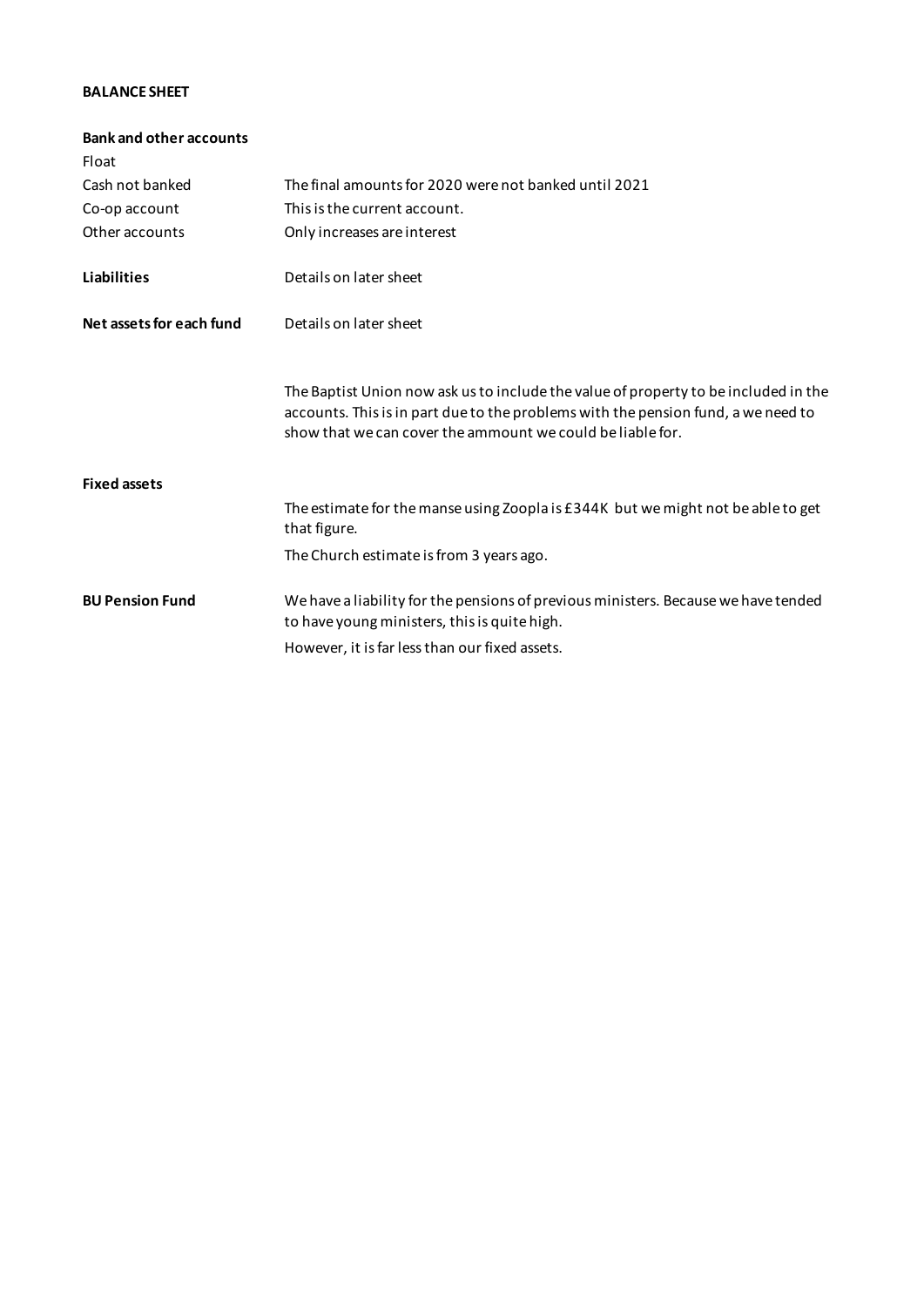## Income details

Year ending 31st December 201

|              |                                                 | 2021      | 2020      |
|--------------|-------------------------------------------------|-----------|-----------|
|              | <b>Regular Collections</b>                      |           |           |
| C002A        | <b>Collections - Cash</b>                       | 1,333.80  | 940.50    |
| C009A        | <b>Collections GASDS</b>                        | 1,407.48  | 1,304.72  |
| C003A        | <b>Collections - Gift Aided</b>                 | 8,121.40  | 6,561.00  |
| C004A        | <b>Collections - Bank Transfer</b>              | 18,976.00 | 15,260.15 |
| C006A        | Collections - Lump Sum                          | 2,070.00  | 1,350.00  |
|              |                                                 | 31,908.68 | 25,416.37 |
|              | <b>Gift Aid Tax Relief</b>                      |           |           |
| C005A        | Gift Aid                                        | 6,125.52  | 5,530.13  |
| C005A        | <b>GA Small Donations Scheme</b>                | 192.93    | 1,481.69  |
|              |                                                 | 6,318.45  | 7,011.82  |
|              | <b>Donations Received</b>                       |           |           |
| D001A        | General                                         | 578       | 480.65    |
| D004A        | Donations to Projects Fund                      | 260       | 4,458.51  |
| D009A        | Returned preaching fees                         |           | 90.00     |
|              |                                                 | 838.00    | 5,029.16  |
|              | <b>Special Collections</b>                      |           |           |
| O001A        | Operation Agri                                  |           | 90.00     |
| S002A        | Other appeals                                   | 572.7     | 0.00      |
| D006A        | Padley Eggs                                     |           | 25.80     |
|              |                                                 | 572.70    | 115.80    |
| T002A        | <b>Thank Offering</b>                           |           | 1,338.00  |
| M013A        | Manse Rents                                     | 10576.8   | 9,695.40  |
| U002A        | Room rental                                     | 232       | 1,397.00  |
|              | <b>Manse &amp; Room Rental</b>                  | 10,808.80 | 11,092.40 |
| <b>I003A</b> | <b>Interest Received</b>                        | 1350.31   | 883.94    |
|              | <b>Fund Raising &amp; Donations for Mission</b> |           |           |
| <b>B002A</b> | Donations to BMS                                | 225       | 841.50    |
| H001A        | Donations to HM                                 | 131       | 385.30    |
| F001A        | <b>Fund Raising</b>                             |           | 145.00    |
|              |                                                 | 356.00    | 1,371.80  |
|              |                                                 |           |           |
|              | <b>Miscellaneous Income</b>                     |           |           |
| C012A        | <b>Church Initiatives</b>                       |           | 252.22    |
| D008A        | Daniel's Den Income                             | 96.5      | 143.00    |
| M021A        | Misc. Income                                    |           | 12.50     |
| P004A        | Photocopier Income                              | 29.35     | 89.94     |
| C007A        | Coffee Income                                   | 25.57     |           |
|              |                                                 | 151.42    | 497.66    |
|              |                                                 |           |           |
|              | <b>Total Income</b>                             | 52,304.36 | 52,756.95 |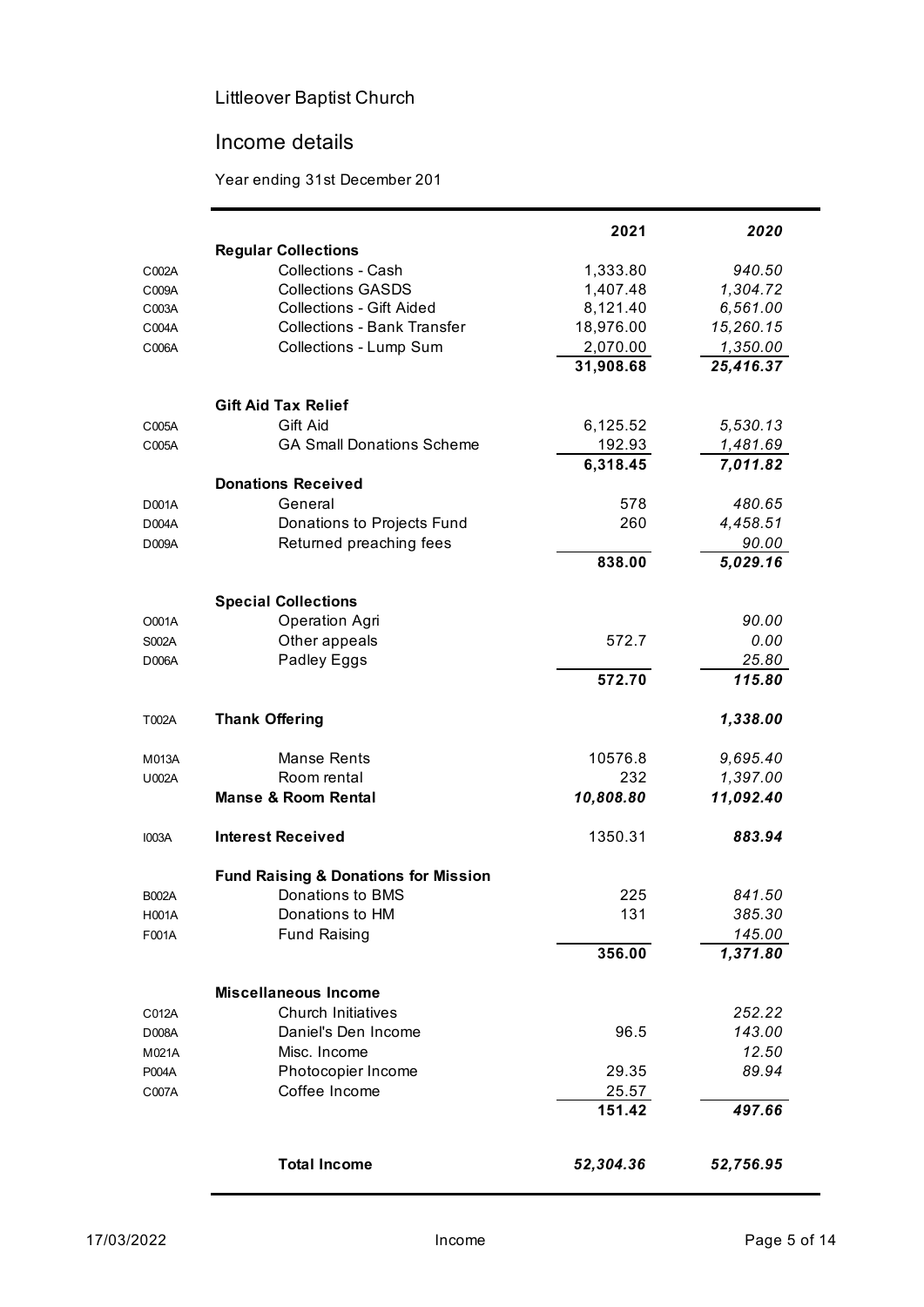| <b>INCOME</b>                    |                                                             |                                                                                                                                                                          |
|----------------------------------|-------------------------------------------------------------|--------------------------------------------------------------------------------------------------------------------------------------------------------------------------|
| <b>Regular Collections</b>       |                                                             | 2020 total was low due to not meeting. However, we<br>have now recovered - 2019 total was £28,045                                                                        |
|                                  | Cash/GASDS                                                  | Gift Aid Small Donations Scheme. This allows<br>charities to claim the equivalent of Gift Aid on small<br>cash donations. "Small" used to £20 or less but is<br>now £30. |
|                                  |                                                             | Some donations are for a period of time so are not<br>"small.                                                                                                            |
|                                  | Gift Aided/Bank Transfer                                    | People have tended to change to Bank Transfer from<br>envelopes or cash                                                                                                  |
| <b>Gift Aid Tax Relief</b>       |                                                             | Gift Aid is claimed on the previous year's collections<br>and Thankoffering. This is the total of the claims for<br>Tax Year 2019-2020                                   |
| <b>Donations</b>                 | General                                                     | There was a donation of £240 from Rainbows. There<br>have been several others, usually of about £50. There<br>have also been donations for car-parking                   |
|                                  | To Projects Fund<br>Returned preaching fees                 | Donation was in memory of Clive Henchcliffe<br>Mst services were taken by our minister and others by<br>church members. These were not recorded.                         |
| <b>Special Collections</b>       | Op Agri & other appeals                                     | Appeals were for Derby City Mission in Febraury and<br>the Carol Service and Spurgeons on Christmas Day                                                                  |
|                                  | Padley eggs                                                 | No longer required                                                                                                                                                       |
| <b>Thankoffering</b>             |                                                             | No Thankoffering                                                                                                                                                         |
| <b>Manse &amp; Room rental</b>   | Manse<br>Room rents                                         | This is the rent less the letting agents fees.<br>Only since July                                                                                                        |
| <b>Interest</b>                  |                                                             | <b>EMB Trust Fund &amp; Virgin Account</b>                                                                                                                               |
| <b>Fundraising &amp; Mission</b> | Fundraising<br><b>BMS</b> direct giving<br>HM direct giving | None<br>Birthday Scheme/Donation/BMS Appeal<br>Sock at Christmas and Donations                                                                                           |
| Misc income                      | Daniels Den<br>Coffee Income                                | From October<br>Don't know who put this in the plate                                                                                                                     |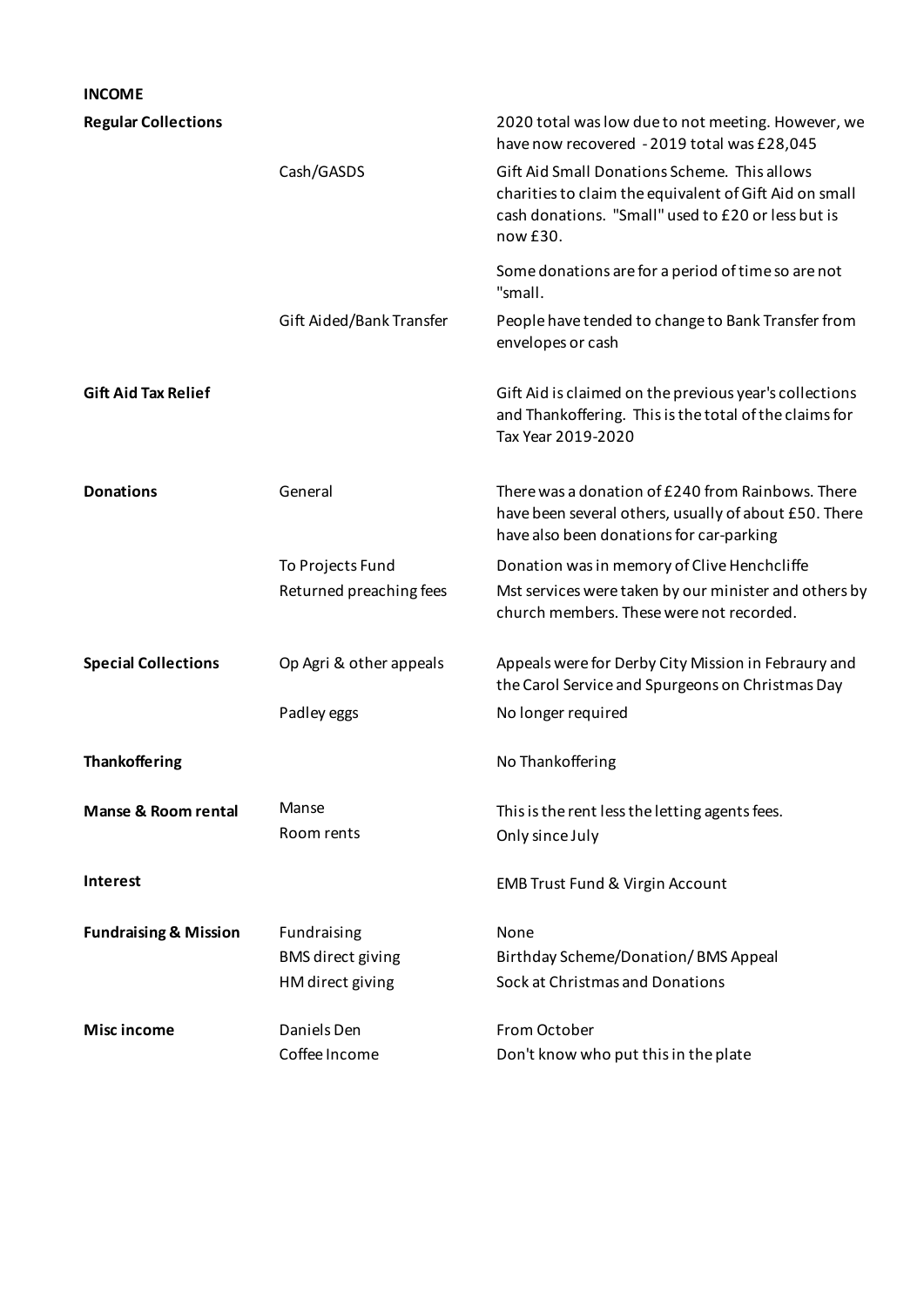## Expenditure details

#### Year ending 31st December 2021

|                |                                                    |               | 2021              | 2020               |
|----------------|----------------------------------------------------|---------------|-------------------|--------------------|
|                | <b>Minsterial Stipend Expenses</b>                 |               |                   |                    |
| M001C          | Stipend                                            |               | 24500.04          | 12,000.00<br>0.00  |
| N002C<br>S007C | National Insurance<br>Pension Payments (Minister)  |               | 0.00<br>3492.96   | 1,714.98           |
|                |                                                    | <b>Totals</b> | 27,993.00         | 13,714.98          |
|                |                                                    |               |                   |                    |
|                | <b>Ministerial and Administration Expenses</b>     |               |                   |                    |
| S005C          | Pension Payments (Deficit)                         |               | 3695.4            | 2,723.58           |
| M003C          | Minister's Other Exp                               |               | 0.00              | 0.00               |
| M002C          | Minister's Travel Exp                              |               |                   | 120.00             |
| P003C          | <b>Pulpit Supply</b>                               |               | 102               | 355.00             |
| S001C          | Sec/Treas' Expenses                                |               | 0.00              | 0.00               |
| T001C          | <b>Telephone Exps</b><br>Broadband & Tel           |               | 758.27            | 551.31             |
| T002C          |                                                    | <b>Totals</b> | 0.00<br>4,555.67  | 108.00<br>3,857.89 |
|                |                                                    |               |                   |                    |
|                | <b>Manse Expenses</b>                              |               |                   |                    |
| <b>B005C</b>   | Bungalow rental                                    |               | 7690.6            | 4,800.00           |
| M006C          | <b>Bungalow Gas &amp; Electricity</b>              |               | 279.85            | 80.00              |
| M007C          | Manse Insurance                                    |               | 424.91            | 412.80             |
| M008C          | Manse Council Tax                                  |               |                   | 1,301.41           |
| M008C          | <b>Bungalow Council Tax</b>                        |               | 2585.72           | 386.12             |
| M009C          | <b>Bungalow Water Rates</b>                        |               | 612.51            | 0.00               |
| M010C          | Manse Repairs/Maint                                |               | 1300              | 0.00               |
| M013C          | Manse rental expenditure                           |               | 282               | 75.00              |
|                |                                                    | <b>Totals</b> | 13,175.59         | 7,055.33           |
|                |                                                    |               |                   |                    |
| C009C          | <b>Church Expenses</b><br>Church Gas/Elec.         |               | 640.22            | 1,559.58           |
| C008C          | Church Repair/Renew                                |               | 2176.46           | 5,718.92           |
| C011C          | Church water                                       |               | 242.76            | 239.97             |
| C001C          | Cleaner payments                                   |               | 483.6             | 605.20             |
| <b>I002C</b>   | Insurance - Church                                 |               | 1287.03           | 1,233.93           |
| O002C          | Organ/Piano Maint.                                 |               | 57.6              | 115.20             |
|                |                                                    | <b>Totals</b> | 4,887.67          | 9,472.80           |
|                |                                                    |               |                   |                    |
|                | <b>General Expenses</b><br><b>Affiliation Fees</b> |               | 551.18            |                    |
| A001C          | <b>B.U.</b> Assembly Exp                           |               |                   | 577.35             |
| <b>B004C</b>   | Caring Comm. Exps                                  |               |                   | 55.56              |
| C016C<br>C012C | Outreach - Church Initiatives                      |               |                   |                    |
| C018C          | <b>Churches Together</b>                           |               |                   |                    |
| C017C          | Consumables                                        |               | 4                 | 93.91              |
| E003C          | <b>EMBA Ministers Frat.</b>                        |               | 200               |                    |
| <b>I006C</b>   | Interregnum expenses                               |               |                   | 270.63             |
| J001C          | Junior Church Exps.                                |               |                   | 35.86              |
| D007C          | Daniel's Den Expenditure                           |               |                   |                    |
| O001C          | Organists Fees & Exp                               |               | 300               |                    |
| P002C          | Print., Post & Stat.                               |               | 131.68            |                    |
| W001C          | Worship & Education                                |               |                   |                    |
|                |                                                    | Totals        | 1,186.86          | 1,033.31           |
|                |                                                    |               |                   |                    |
|                | <b>Miscellaneous Expenses</b>                      |               |                   |                    |
| C007C          | <b>Coffee Expenses</b>                             |               | 21.77             | 130.46             |
| M023C          | Misc Exp over £10<br>Misc Exp under £10            |               | 491.92<br>$-0.55$ | 514.8              |
| M022C<br>P004C | <b>Photocopier Costs</b>                           |               | 72.81             | 43.71              |
| P001C          | Posters and Adverts                                |               |                   |                    |
|                |                                                    | <b>Totals</b> | 585.95            | 688.97             |
|                |                                                    |               |                   |                    |
|                | <b>Building &amp; Project Expenses</b>             |               |                   |                    |
| S010C          | <b>Special Project Expenses</b>                    |               | 925               | 3,523.53           |
|                |                                                    | Totals        | 925.00            | 3,523.53           |
|                | <b>Donations Made</b>                              |               |                   |                    |
| <b>B001C</b>   | <b>BMS</b> - Donations from Church                 |               | 2100              | 2,322.00           |
| <b>B006C</b>   | <b>BMS</b> - Direct donations                      |               | 225               | 841.50             |
| H001C          | HM Donations from church                           |               | 1500              | 1,822.00           |
| H002C          | <b>HM Direct donations</b>                         |               | 131               | 385.30             |
| D002C          | Donations from Ch Funds                            |               | 1000              | 1,145.00           |
| D004C          | Padley eggs - from church                          |               |                   | 100.00             |
| D006C          | Padley eggs - direct don's                         |               |                   | 25.80              |
| O003C          | Operation Agri Exp                                 |               |                   | 90.00              |
| S002C          | Special Appeals Exp.                               |               | 572.7             |                    |
|                |                                                    | <b>Totals</b> | 5,528.70          | 6,731.60           |
|                |                                                    |               |                   |                    |
|                | <b>TOTAL EXPENDITURE</b>                           |               | 58,838.44         | 46,078.41          |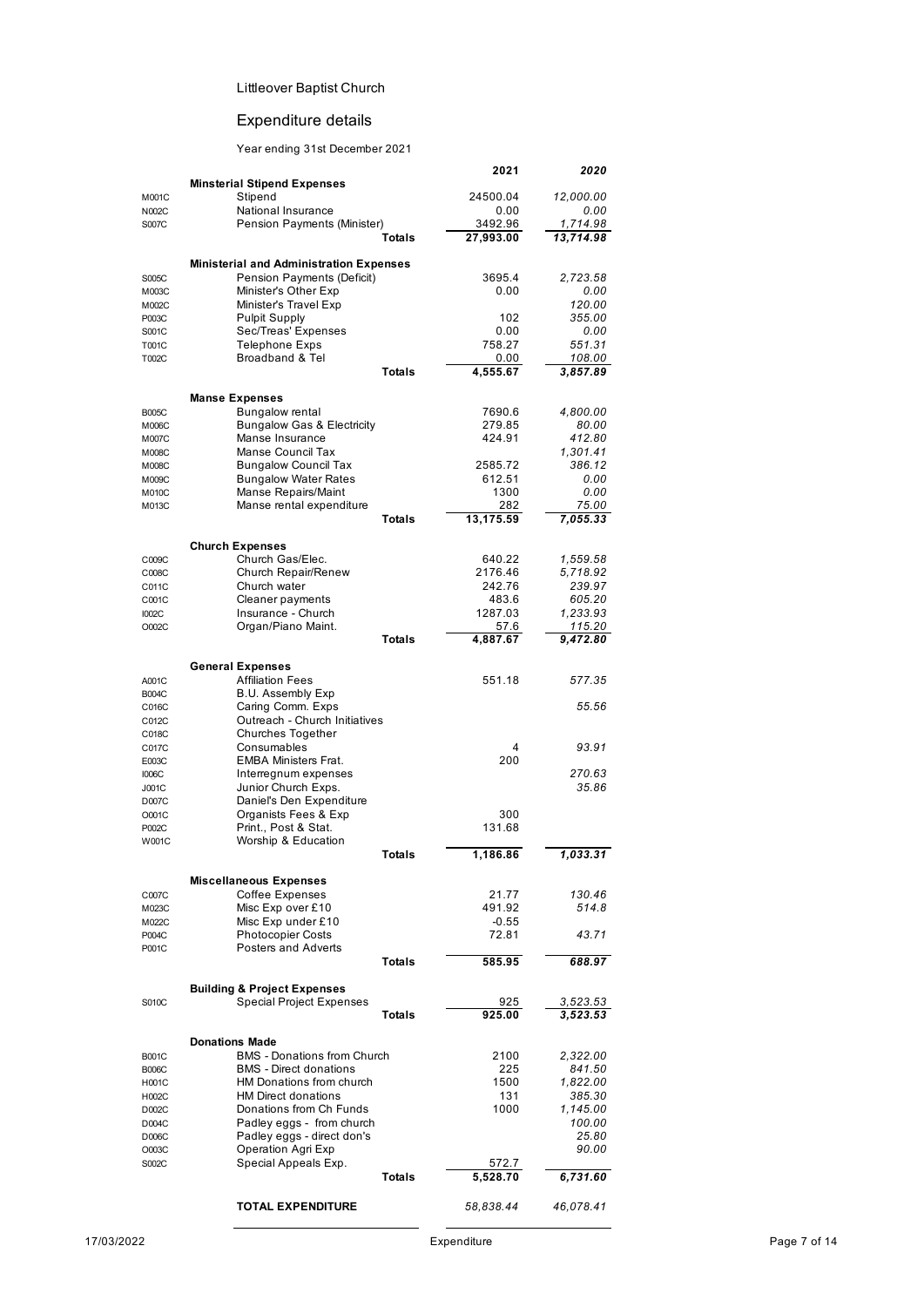| <b>EXPENDITURE</b>             |                            |                                                                                                                                                                                                    |
|--------------------------------|----------------------------|----------------------------------------------------------------------------------------------------------------------------------------------------------------------------------------------------|
| <b>Ministerial Stipend</b>     | Stipend                    | Only 6 months in 2020                                                                                                                                                                              |
|                                | National Insurance         | The church as an employer, does not have to pay the<br>first £2000.                                                                                                                                |
|                                | Pension payments           | These are the employer's contribution for the<br>minister's pensiom                                                                                                                                |
| <b>Ministerial &amp; Admin</b> | Pension payments - deficit | The payments to cover the deficit in the pension<br>funding, the ssame for all churches.<br>Because of the financial problems from Covid, the<br>deficit payments were halved for July - December. |
|                                | Travel & Other expenses    | Ellie hasn't claimed                                                                                                                                                                               |
|                                | <b>Pulpit Supply</b>       | 3 Sunday plus travel this year. 2020 up to March                                                                                                                                                   |
|                                | Telephone                  | Church phone & share of Manse phone                                                                                                                                                                |
| <b>Manse</b>                   | <b>Bungalow rental</b>     | The bungalow is rented for £650 per month, but the<br>Manse rental after expense is £881 per month                                                                                                 |
|                                | Gas & Electricity          | 20% of Manse bills, paying for the use of the Manse as<br>an office.                                                                                                                               |
|                                | Insurance                  | This is for the Manse in Pavilion Road as a rental<br>property                                                                                                                                     |
|                                | Council Tax                | For the Bungalow                                                                                                                                                                                   |
|                                | <b>Water Rates</b>         | For the Bungalow                                                                                                                                                                                   |
|                                | Repairs & maintenance      | Manse fencing                                                                                                                                                                                      |
|                                | Manse rental expenditure   | Landlord gas and electricity checks                                                                                                                                                                |
| <b>Church expenses</b>         | Gas & Electricity          | There was a £544 refund on Church gas                                                                                                                                                              |
|                                | Repair/renewals            | Painting front of church 1170                                                                                                                                                                      |
|                                |                            | Chubb fire checks £74                                                                                                                                                                              |
|                                |                            | Church lighting £915.6                                                                                                                                                                             |
|                                | Cleaner payments           | Two small payments in June & July. Full rates from<br>October                                                                                                                                      |
|                                | Organ Maintenance          | One visit                                                                                                                                                                                          |
| <b>General expenses</b>        |                            | Not much was going on in the year.                                                                                                                                                                 |
|                                | Consumables                | This is for sanitiser and wipes                                                                                                                                                                    |
|                                | Organist honorarium        | Half of this was for 2020                                                                                                                                                                          |
| Misc expenses                  | Coffee                     | Piad for the previous year                                                                                                                                                                         |
|                                | Misc expenses over £10     | Survey £240                                                                                                                                                                                        |
|                                |                            | Notice board £18                                                                                                                                                                                   |
|                                |                            | Tree pruning £234                                                                                                                                                                                  |
|                                | Misc expense under £10     | This is correcxtions of some small amounts that<br>neede to balance.                                                                                                                               |
| Project                        |                            | Front porch £885                                                                                                                                                                                   |
|                                |                            | Flower vase £40 - Peter Stanley                                                                                                                                                                    |
| <b>Donations</b>               | <b>BMS</b> from the church | £600 for fridge for vaccines $+$ £125 per month<br>Donations may have ben sent direct                                                                                                              |
|                                | <b>BMS</b> direct          | Birthday Scheme £150, donation & appeal                                                                                                                                                            |
|                                | HM from the church         | £125 a month.                                                                                                                                                                                      |
|                                | <b>HM</b> direct donations | Sock at Christmas and Donations                                                                                                                                                                    |
|                                | Donations from Church      | £200 to SU, DCM, MildMay, Retired Minister's<br>Housing, Bible Society.                                                                                                                            |
|                                | <b>Operation Agri</b>      | No collection                                                                                                                                                                                      |
|                                | Special Appeals            | DCM in Feb, Carol Service, Spurgeons Christmas<br>day, Padley jumpers directly.                                                                                                                    |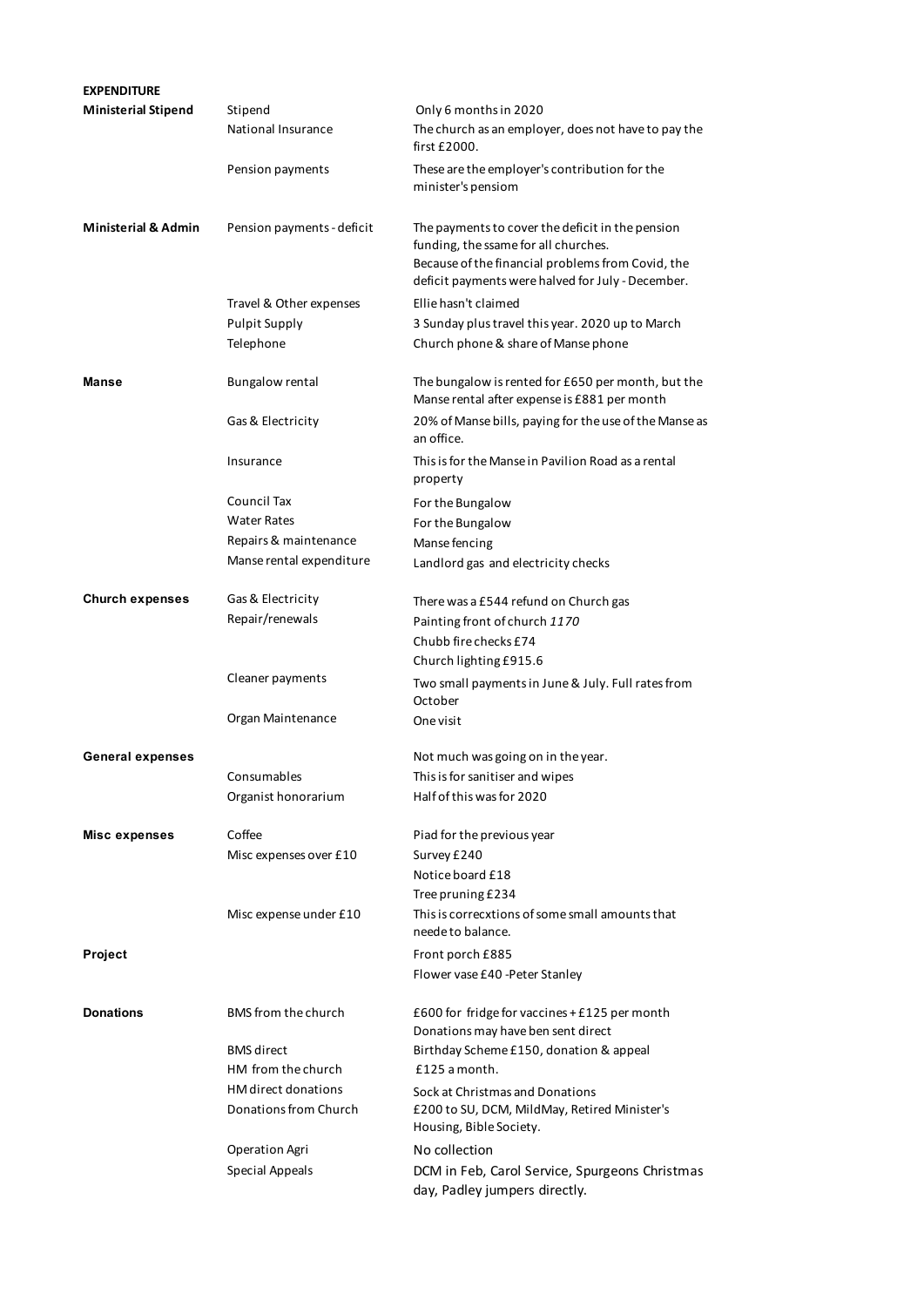# **Fund Changes**

|                            |                                   |              | 2021      | 2020             |
|----------------------------|-----------------------------------|--------------|-----------|------------------|
| <b>Opening Balance</b>     | <b>SPECIAL PROJECTS FUND</b>      |              | 29,711.91 | 23,864.06        |
| <b>Transfer to General</b> | 50% Thank off 2019                |              |           | 657.50           |
| <b>Income</b>              | Olive Bradley legacy              |              |           |                  |
|                            | Donation for Audio                |              |           | 3,523.51         |
|                            | In memory of Peter Stanley        |              |           | 935.00           |
|                            | In memory of Clive Henchcliffe    |              | 260.00    |                  |
|                            | Interest<br>50% Thankoffering     |              | 491.75    | 486.17<br>694.00 |
|                            | Manse Rental income               |              |           | 4,390.20         |
|                            |                                   | <b>Total</b> | 751.75    | 10,028.88        |
| <b>Expenditure</b>         | Audio equipment                   |              |           | 3,523.53         |
|                            | Peter Stanley memorial            |              | 40.00     |                  |
|                            | Front porch improvements          |              | 885.00    |                  |
|                            |                                   | <b>Total</b> | 925.00    | 3,523.53         |
| <b>Closing Balance</b>     |                                   |              | 29,538.66 | 29,711.91        |
|                            | Designated                        |              | 29,338.66 | 29,511.91        |
|                            | Restricted                        |              | 200.00    | 200.00           |
|                            |                                   |              |           |                  |
| <b>Opening Balance</b>     | <b>RESERVE FUND</b>               |              | 17,500.00 | 10,000.00        |
|                            | <b>Transfer from General fund</b> |              |           | 7,500.00         |
| <b>Closing Balance</b>     |                                   |              | 17,500.00 | 17,500.00        |
|                            | <b>MATTHEWS FUND</b>              |              |           |                  |
| <b>Opening Balance</b>     |                                   |              | 2,151.00  | 2,124.98         |
|                            |                                   |              |           |                  |
| Income                     | Interest                          |              | 35.63     | 61.88            |
| <b>Expenditure</b>         | Junior Church exp                 |              | 0.00      | 35.86            |
| <b>Closing Balance</b>     |                                   |              | 2,186.63  | 2,151.00         |
|                            | <b>GENERAL FUND</b>               |              |           |                  |
| <b>Opening Balance</b>     |                                   |              | 32,469.36 | 41,278.67        |
| <b>Transfer from Proj</b>  | 50% Thank off 2019                |              |           | 657.50           |
| <b>Corrections</b>         | Matthews Fund inc Gen Fund        |              |           | 2,113.98         |
| <b>Income</b>              |                                   |              | 51,516.98 | 42,666.19        |
| <b>Expenditure</b>         |                                   |              | 57,913.44 | 42,519.02        |
|                            | <b>Transfer to Reserve Fund</b>   |              |           | 7,500.00         |
| <b>Closing Balance</b>     |                                   |              | 26,072.90 | 32,469.36        |
| <b>Total in Funds</b>      |                                   |              | 75,298.19 | 81,832.27        |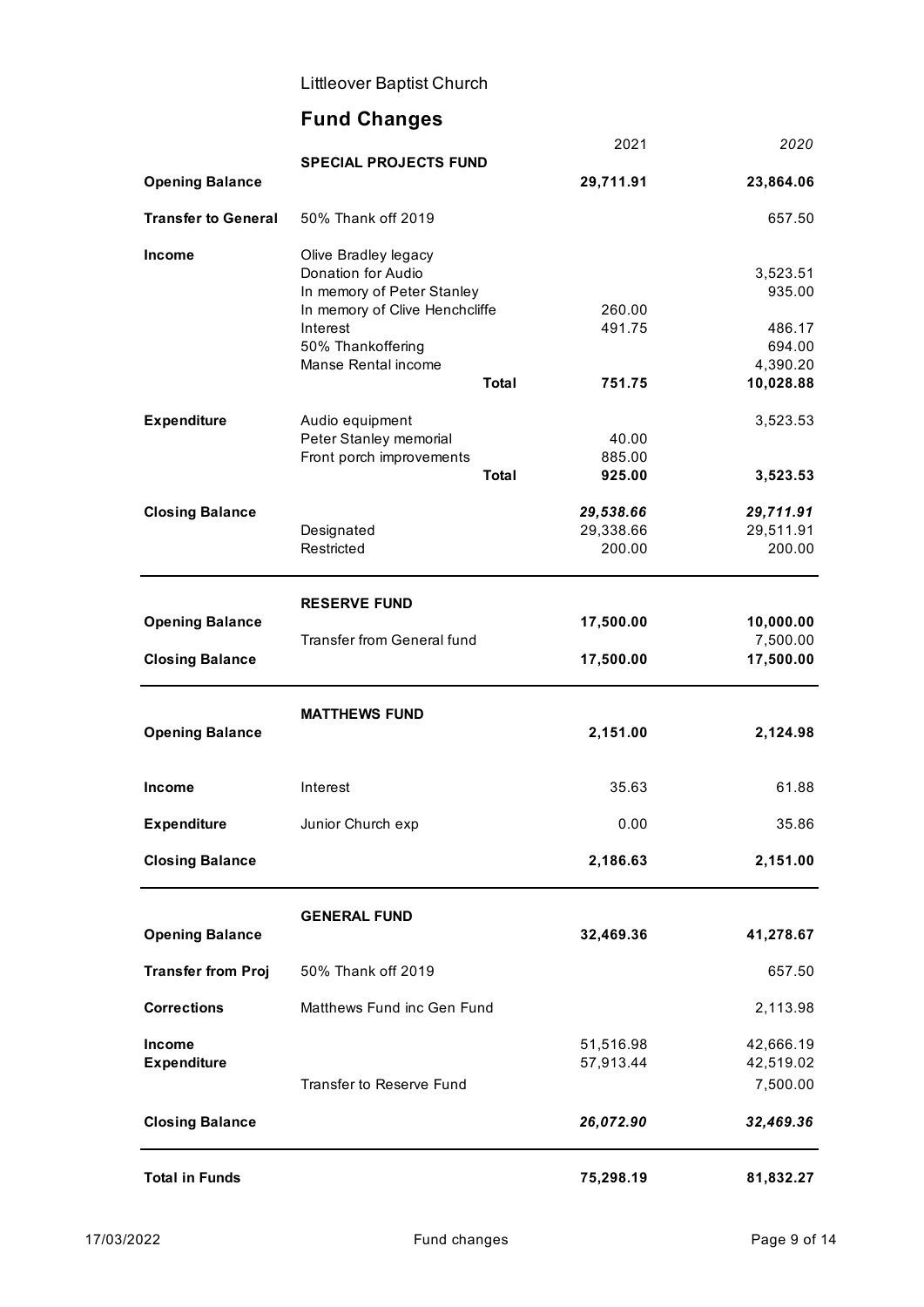## **Funds**

Funds are a feature of charity accounts. The money is kept in various accounts, but is designated for different purposes.

## The funds we have at present are

| <b>Projects Fund</b> | This is where money from the Thankoffering or legacies goes.                                                                                                                                          |
|----------------------|-------------------------------------------------------------------------------------------------------------------------------------------------------------------------------------------------------|
|                      | It is given to be used for a purpose, not the every day running of the church. The<br>building fund was similar and is now incorporated into the Projects Fund.                                       |
| <b>Reserve Fund</b>  | We have to ensure that we can cover our commitment to our minister, so we hold in<br>reserve enough to pay the costs of the minister for the 6 months' notice period.                                 |
|                      | It is also there for emergencies such as major work on the church building.                                                                                                                           |
| <b>Matthews Fund</b> | Some money was given in legacies to be used for the work with children and young<br>people. It used to be kept separately but is now held with the rest of the church money<br>but in a separate fund |
| <b>General Fund</b>  | Everything else - the day to day running of the church.                                                                                                                                               |

Understanding funds is not easy (according to Mike Riley). They do not affect the actual money or Assets, just the accounts.

| <b>PROJECTS FUND</b>             |                                                         |
|----------------------------------|---------------------------------------------------------|
| Income                           | In memory of Clive Henchcliffe                          |
|                                  | Proportion of interest                                  |
| Expenditure                      | Flower vase in memory of Pter Stanley                   |
|                                  | Front porch improvements                                |
| Restricted/Designated            | The restricted amount was given for a specific purpose. |
| <b>RESERVE FUND</b><br>No change |                                                         |
| <b>MATTHEWS FUND</b>             | Proportion of interest                                  |
| <b>GENERAL FUND</b>              | Everything that is not Projects or Matthews             |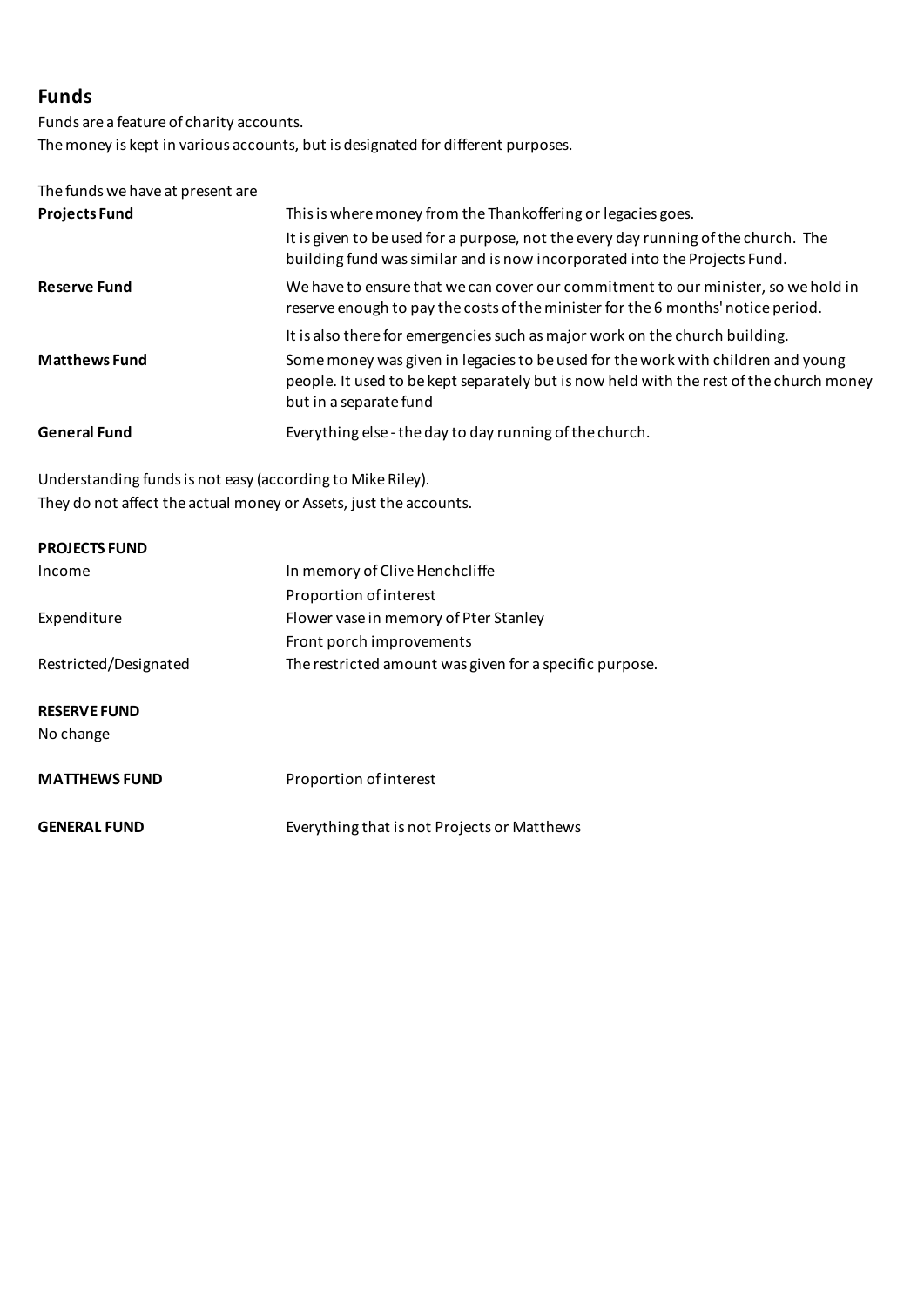# Income & Expenditure summary

| Year ending 31st December 2021                                                                                               |  | 2021                                                        | 2020                                                             |
|------------------------------------------------------------------------------------------------------------------------------|--|-------------------------------------------------------------|------------------------------------------------------------------|
| Income<br><b>Expenditure</b><br><b>Surplus</b>                                                                               |  | 52,304.36<br>58,838.44                                      | 52,756.95<br>46,078.41<br>6,678.54                               |
| <b>Deficit</b>                                                                                                               |  | 6,534.08                                                    |                                                                  |
| <b>INCOME</b>                                                                                                                |  |                                                             |                                                                  |
| Projects Fund<br>Reserve Fund<br><b>Matthews Fund</b><br><b>General Fund</b><br>Total<br><b>EXPENDITURE</b><br>Projects Fund |  | 751.75<br>0.00<br>35.63<br>51,516.98<br>52,304.36<br>925.00 | 10,028.88<br>0.00<br>61.88<br>42,666.19<br>52,756.95<br>3,523.53 |
| Reserve Fund<br><b>Matthews Fund</b><br><b>General Fund</b><br>Total                                                         |  | 0.00<br>0.00<br>57,913.44<br>58,838.44                      | 0.00<br>61.88<br>42,493.00<br>46,078.41                          |
| <b>Starting Balance</b><br>Income<br>Expenditure<br><b>Closing Balance</b>                                                   |  | 88,510.81<br>52,304.36<br>58,838.44<br>81,976.73            | 81,832.27<br>52,756.95<br>46,078.41<br>88,510.81                 |

Details of Income are on sheet Income - Page 3 Details of Expenditure are on sheet Expenditure - Pages 4 & 5 Details of Fund changes are on sheet Fund Changes - Pages 6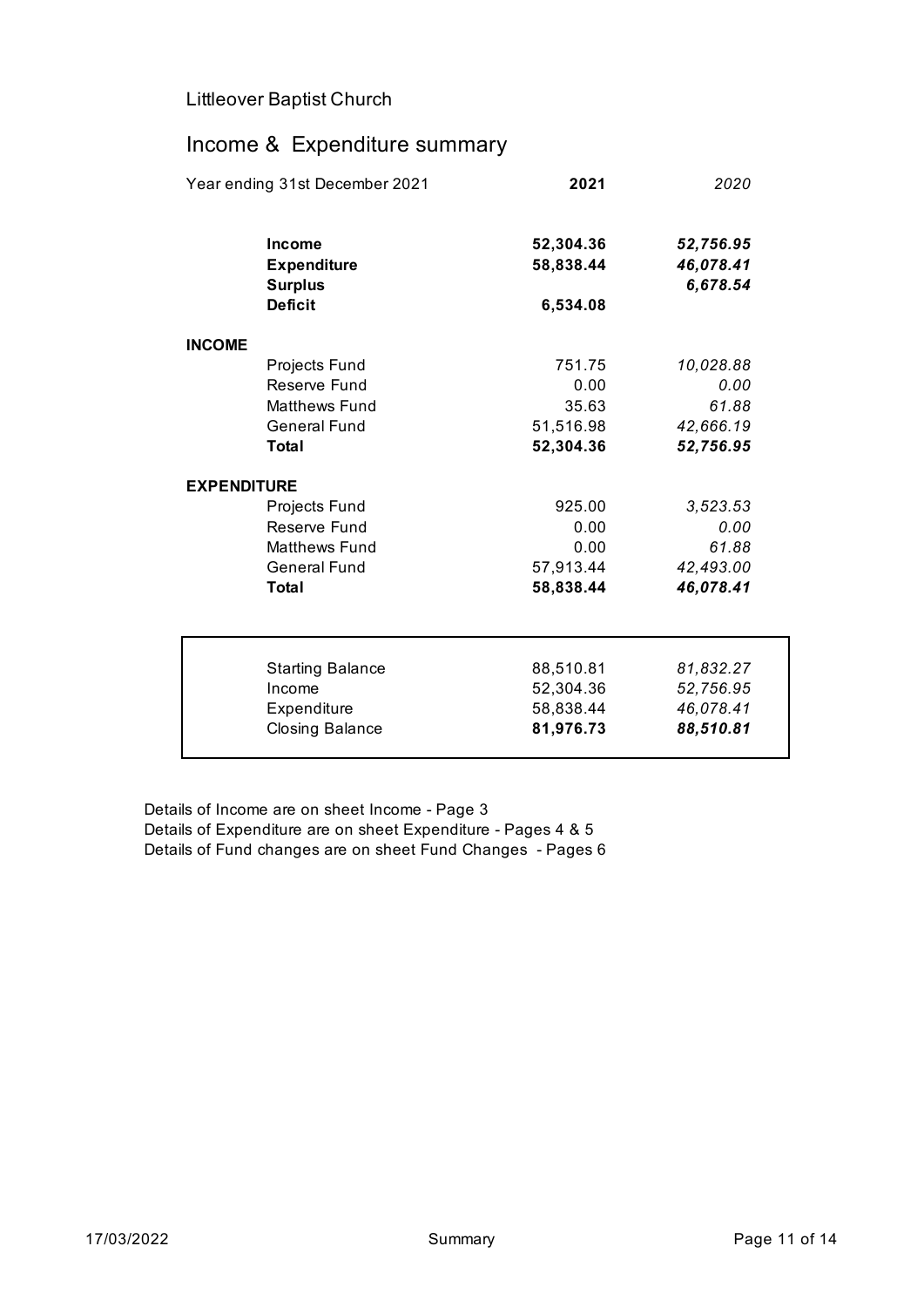### **SUMMARY**

| Income | We did not have a Thank offering this year. |
|--------|---------------------------------------------|
|        | However, Offerings in general increased.    |
|        |                                             |

## **Expenditure** We have had a minister for the whole of 2021

The differnce this hads made is that the Surplus has changed to a deficit.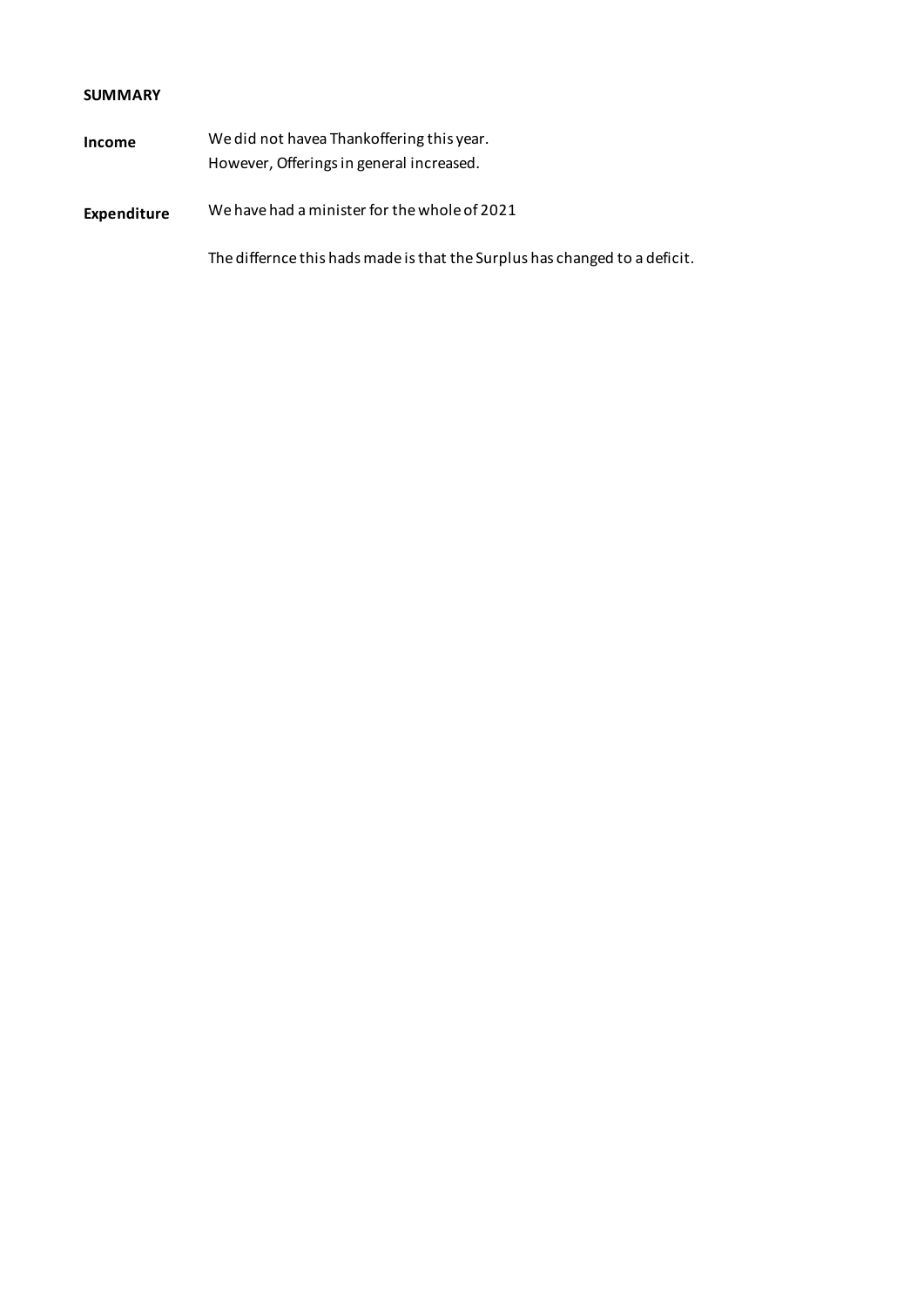## **Liabilities**

Year ending 31st December 2021

| <b>Christmas Donations to be sent</b> |                                    |       |        |
|---------------------------------------|------------------------------------|-------|--------|
|                                       | Spurgeons Xmas Day                 |       | 97.00  |
|                                       | Derby City Mission - Carol Service |       | 101.00 |
|                                       | Padley - jumpers                   |       | 34.70  |
| Other donations/appeals               |                                    |       |        |
|                                       | Derby City Mission Feb 2021        |       | 210.00 |
|                                       | Spurgeons Feb 2021                 |       | 30.00  |
|                                       | <b>BMS 2021</b>                    |       | 20.00  |
|                                       | HM 2020                            |       | 131.00 |
| Other cheques                         |                                    |       |        |
|                                       | HMRC for Dec 2021                  |       | 335.80 |
|                                       | Pension payment correction         |       | 20.97  |
|                                       |                                    | TOTAL | 980.47 |